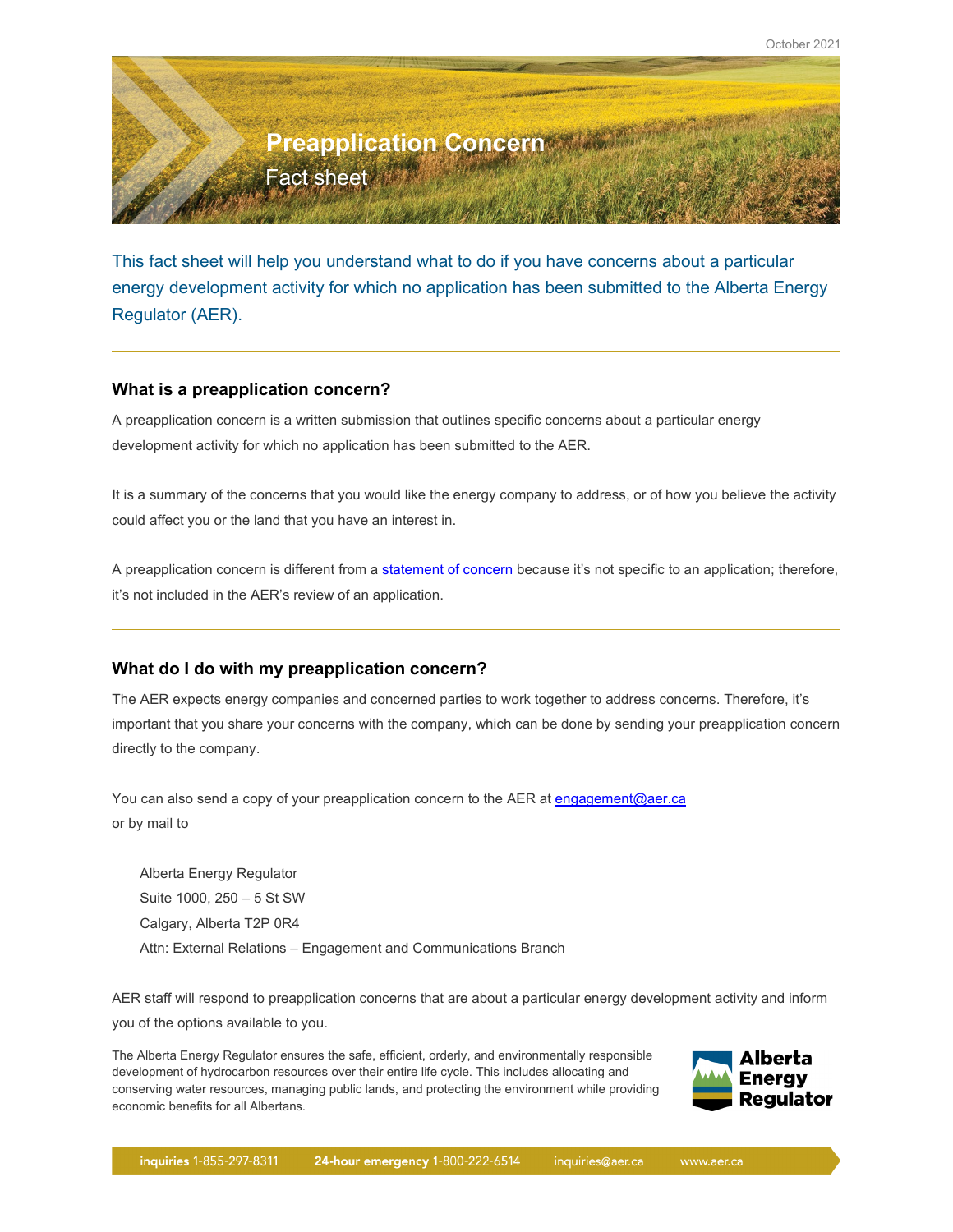### **What information should I include in my preapplication concern?**

If possible, please provide the AER with the following:

- Your name, phone number, and email or mailing address.
- The name of the company proposing the energy development activity.
- The type of proposed energy development activity (e.g., well, coal mine, *Water Act* approval, etc.).
- The legal land location of the proposed energy development activity (e.g., SW 00-000-00W0M).
- The legal land location of your residence or of the land that you have an interest in (e.g., SW 00-000-00W0M).
- A summary of your concerns or of how you believe the proposed energy development activity could affect you or the land that you have an interest in.
- Any history or background information that might provide additional insight.

#### **How will I know whether a company has submitted an application to the AER?**

Once the AER receives an application, a general public notice is given through the [public notice of application](https://webapps.aer.ca/pnoa) and [notices](https://www.aer.ca/regulating-development/project-application/notices) webpages on the AER website[, www.aer.ca.](http://www.aer.ca/)

#### **What are the requirements for a company when there are known concerns?**

When a company submits an application to the AER, it must follow all AER notification and consultation requirements.

If you have informed the company of your concerns about a particular energy development activity, you are considered a party with known concerns. Once the company submits an application, the AER expects it to send the notice of application directly to anyone who has previously raised concerns about the proposed energy development activity.

The notice will provide you with information about the application and about filing a statement of concern that is specific to the application.

#### **What if the company has already submitted an application to the AER?**

If you have concerns about an energy development activity for which an application is being reviewed by the AER, you can file a statement of concern that is specific to the application. Statements of concern must be submitted before the deadline listed on the notice of application, which is available on the AER website.